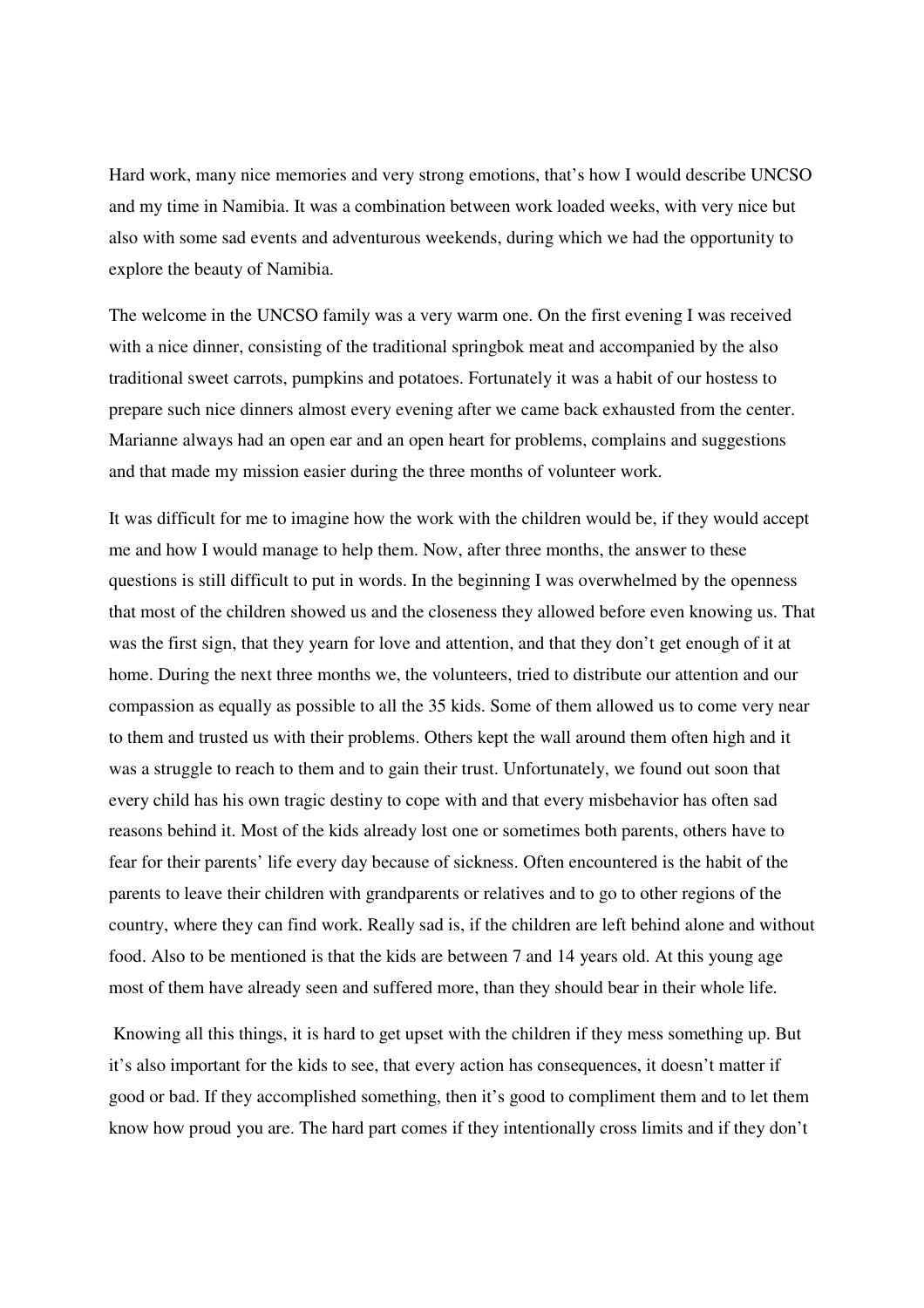want to obey the rules. The first action is to talk to them, to warn them and to hope for insight. If that doesn't work, then it's normally helpful to threaten to speak with Marianne about it. The worst case for the kids and for me was, to suspend or even to dismiss them from the project because of misbehavior. This last option is hard to conciliate with my/our conscience but our job is to help as many kids as possible, and if someone doesn't appreciate this help, then it is just fair to give this opportunity to someone else. It was also a difficult task for Marianne to fulfill this kind of punishments. She is the only constant person in the project and she is the only authority that the kids respect. The volunteers have to earn the respect and this takes a lot of time. When it finally happens, then the three months are over, the volunteers have to leave and whith the new ones the whole struggle starts from the beginning. Unfortunately Marianne has a big load of administrative duties to take care of every day, so that it is impossible for her to accompany the volunteers to the center. For this reason, it would be helpful for the kids as well as for the volunteers if a reliable person would be permanently involved in the project. More support from the board members of the project would also be welcomed.

A very positive aspect of the project is that the volunteers have the opportunity and the freedom to organize the time with the children as they wish, of course following the directives of Marianne. One of the most important customs is to strictly maintain the one hour study time after the meal. As sweet and loveable as the kids might be, they have the same habits like kids all over the world. They bring up all possible excuses in order to avoid doing homework and it is often a struggle to convince them that it's in their own interest to do it. We often couldn't help wondering, what the teachers do in classes instead of teaching, why some children passed the  $5<sup>th</sup>$ grade and still can't count or read the letters and how is it possible that the teachers still beat the children in school and no one can stop them. For most of these questions I still don't have an answer.

The organization of the free time after homework is a pleasure for the kids as well as for the volunteers. A lot of planning and assertiveness is required, but most proposals are accepted with enthusiasm by the children. The highlights of our time here were the karaoke-dance show/ parents evening, the games competition and the walks to the river. Most of the kids are very gifted in needlework or in handiwork and they have a great time painting with water colors. Also popular are the ball games. Unfortunately their capability of taking care of things is reduced.